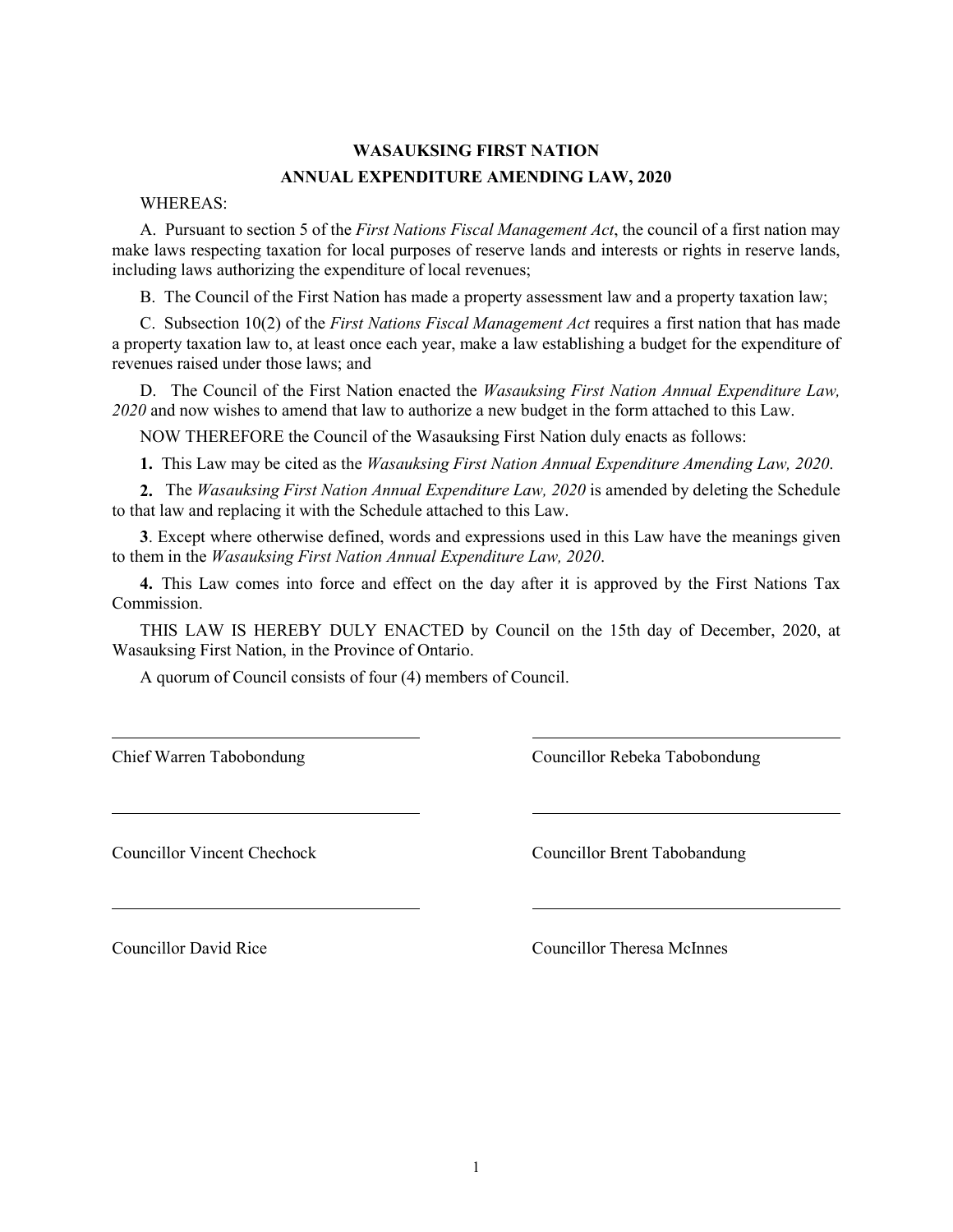#### **SCHEDULE**

### ANNUAL BUDGET

# **PART 1: REVENUES** 1. Property tax revenues to be collected in budget year: a. Property Tax Revenue  $$479,938.84$ b. Property Transfer Tax Revenues  $$10,000$ **TOTAL REVENUES \$489,938.84 PART 2: EXPENDITURES** 1. General Government Expenditures a. Professional Services  $\frac{$26,340}{20}$ b. Tax Admin & Mgmt. Salaries/Benefits \$70,000 c. Office Space/Rent \$15,000 d. Travel/Office Supplies  $$5,000$ e. Governance/Council Support \$5,000 f. Administration  $\text{S7,000}$ 2. Protection Services a. Policing  $$5,000$ b. Fire Services (Dispatch, 911, Volunteer Retention) \$60,000 c. Fire Services Plan – Fire Hall Feasibility Study \$45,000 d. Emergency Planning \$10,000 3. Transportation a. Grading  $$23,000$ b. Snow Removal  $$11,000$ c. Dust Control  $\qquad$  \$9,000 d. Street Lighting \$3,807 4. Environment Health Services a. Septic Disposal (Lagoon fees)  $$10,000$ b. Waste Disposal (Transfer Station) \$24,839 5. Grants: a. Other grants: i. COVID-19 Pandemic Relief Grant \$123,093 6. Contingency Amount \$41,037.65 7. Transfers into Reserve Funds